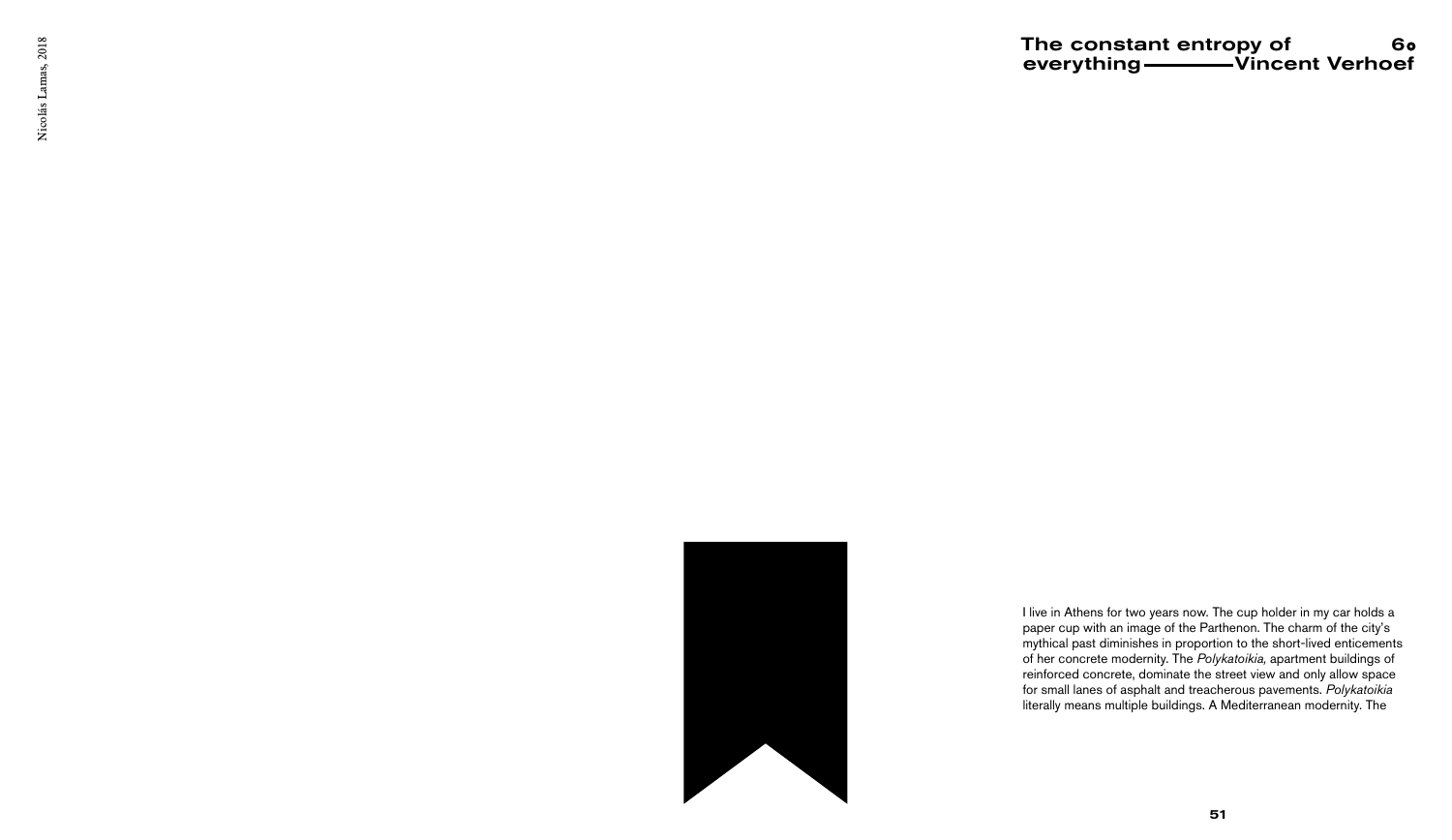light turns green, I accelerate and try to avoid the potholes in the road. The streets are dusty, my metaphors are dusty, and I recently had to change the rear tyres of my car.

My apartment is located on the ground floor of one such *polykatoikia.* There is a shady garden where mosquitoes vigilantly guard their territory. From the living room I can hear the raucous sound of the fridge turning on a few times an hour. Without a doubt, it produces more sound now than just after it was purchased I see that the door seal has been ripped open at the top and bottom meaning it no longer closes properly and can't keep out the heat. I can also make out a rusty spot getting bigger, slowly but surely. In short, my fridge is continually busy with its own decay. The same holds for its contents. Perishable products waiting patiently to be consumed or thrown away on account of the passing of their expiration date. The meat in the freezer is also in a state of gradual decomposing. Can I conjure up an image of the inner workings of a fridge?

The things around me decrease in value, they lose weight because of wear and tear, they get damaged and break. All things are constantly falling apart. This doesn't merely concern a physical and practical falling apart, no, the precision of their meanings wears down. The interior workings of the things can no longer surprise me or move me: the combustion of the engine in my car, the clandestine calculations of my computer, the turning on and off of my fridge. Maybe I, the observer am no longer able to see the thing. Perhaps the thing lies buried under stacks of meanings and histories.

An August sun burns unrelentingly over a deserted Athens. Something from the city's image is missing and I realize what it is. The streams of traffic are dried up. As if this too is a consequence of the insipid sun. The majority of the population is by now spread out over a legion of islands. I remain in the city and have my salads here. They are always prepared in the same way. Once again I eat my *xoriatiki*  salad with the same cutlery while above the concrete buildings the same sun disappears in the same path. After repeatedly being confronted by the same images my gaze is failing. In his poem *Die Götter Griechenlandes* the German writer Friedrich Schiller (1759-1805) writes about the disappearence of amajestic, Greek sun:

Wo jetzt nur, wie unsre Weisen sagen, Seelenlos ein Feuerball sich dreht Lenkte damals seinen gold'nen Wagen Helios in stiller Majestät.

And so the Sun's force caves in. What started as an enraptured, higher power, is now a soulless ball of fire. In an *entgotterte* world,

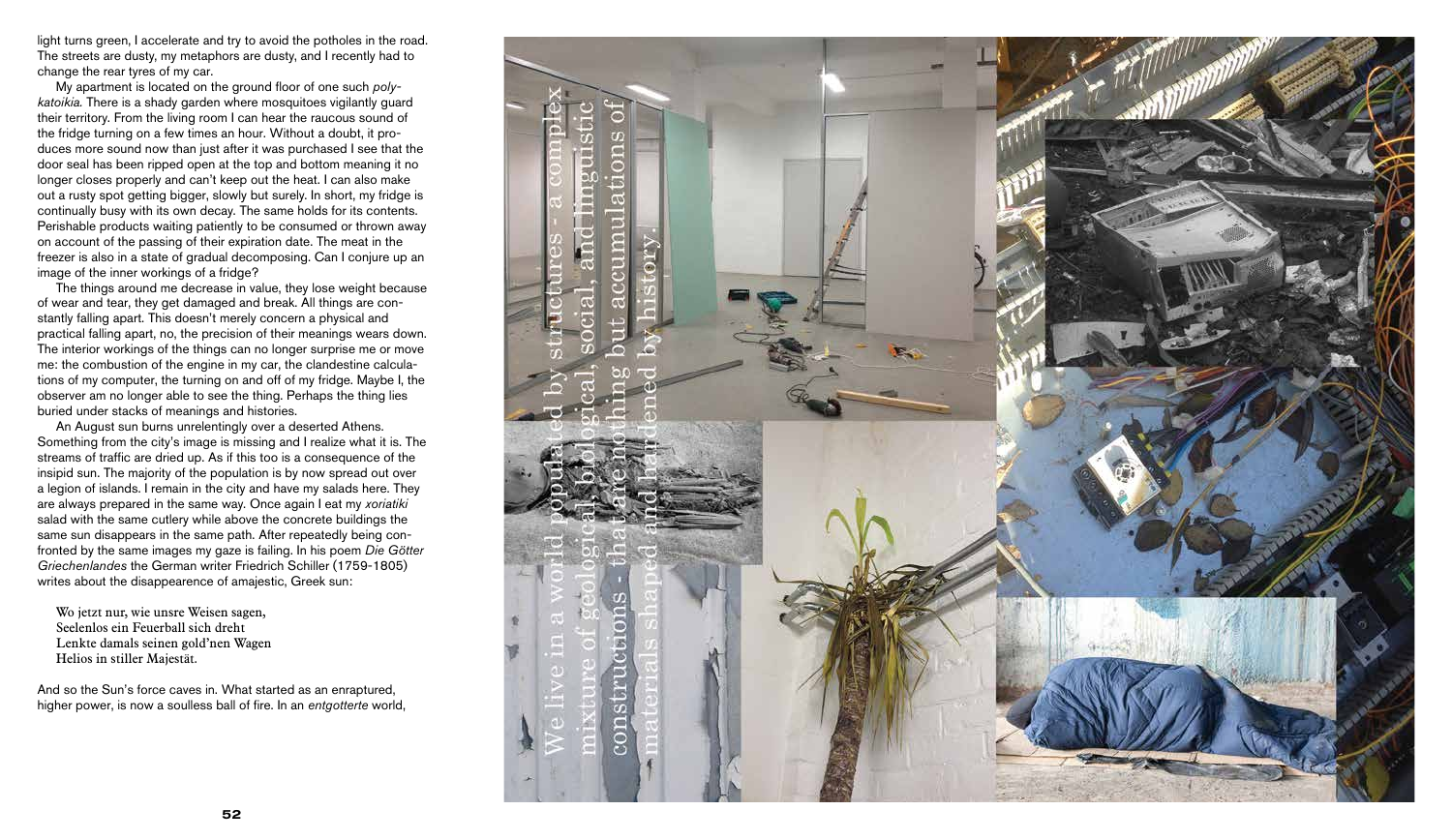a world devoid of Gods, things are no longer animated, but matt grey and conspicuous. Inspired by Schiller the German sociologist Max Weber (1864-1920) spoke about an *Entzauberung* – a disenchantment – of the world. God is removed from nature and now we must approach things in a rational way, free of magic.

Although the disenchantment hypothesis may unsettle the relationship between the observer and the thing, it is by no means a novelty. The idea is rather a soft rippling recurring on the water surface after a wave. In the fourth century before Christ the Greek philosopher Epicurus (341-270 B.C.) afforded himself the liberty to consider imperceptible particles. The consequence of a world consisting of atoms is that man need not fear the wrath of the gods. The Roman poet and philosopher Lucretius (99-55 B.C.) incorporated these ideas in his poem *De Rerum Natura.* The workings of nature are subjected to atomical principles that are not dependent upon the fleeting temperament of the gods. Therefore man is not born into guilt.

In September the city overflows with a profusion of cars. From my window I see pedestrians trying to stay in the shade as much as they can. The driver of the car beside me holds a cup of transparent plastic and has a straw in his mouth; he drinks a *frappé*, a cold drink derived from instant coffee. I drive further along the Patission street, past the university buildings, the archaeological museum and past the former residence of Maria Callas (1923-1977). A rising precariat is testimony to the dilapidation of the building where the famous Greek soprano lived during the 1940s.

Lucretius begins the nature of things with an ode to Venus. In fact, the beginning is a sort of prayer of an atheist:

Mother of the descendants of Aeneas,

pleasure of humans and gods,

life-giving Venus, it is you who beneath the gliding signs of heaven makes the ship-bearing sea and the fruitful earth teem with life, since through you the whole race of living creatures is conceived, born, and gazes on the light of the sun. - Translation by Walter Englert

The poetic force of the text is meant to help convince the reader of his understandings of the universe; it is a poem and a treatise on physics in one.

According to the French philosopher Michel Serres (1930) Lucretius portrays a shift between two social orders that have opposing views of science and the designation of knowledge. The dominant social order, directed by the god Mars, is driven by the laws of fate, the *foedera fati.* Opposite this one stands an order, directed by Venus,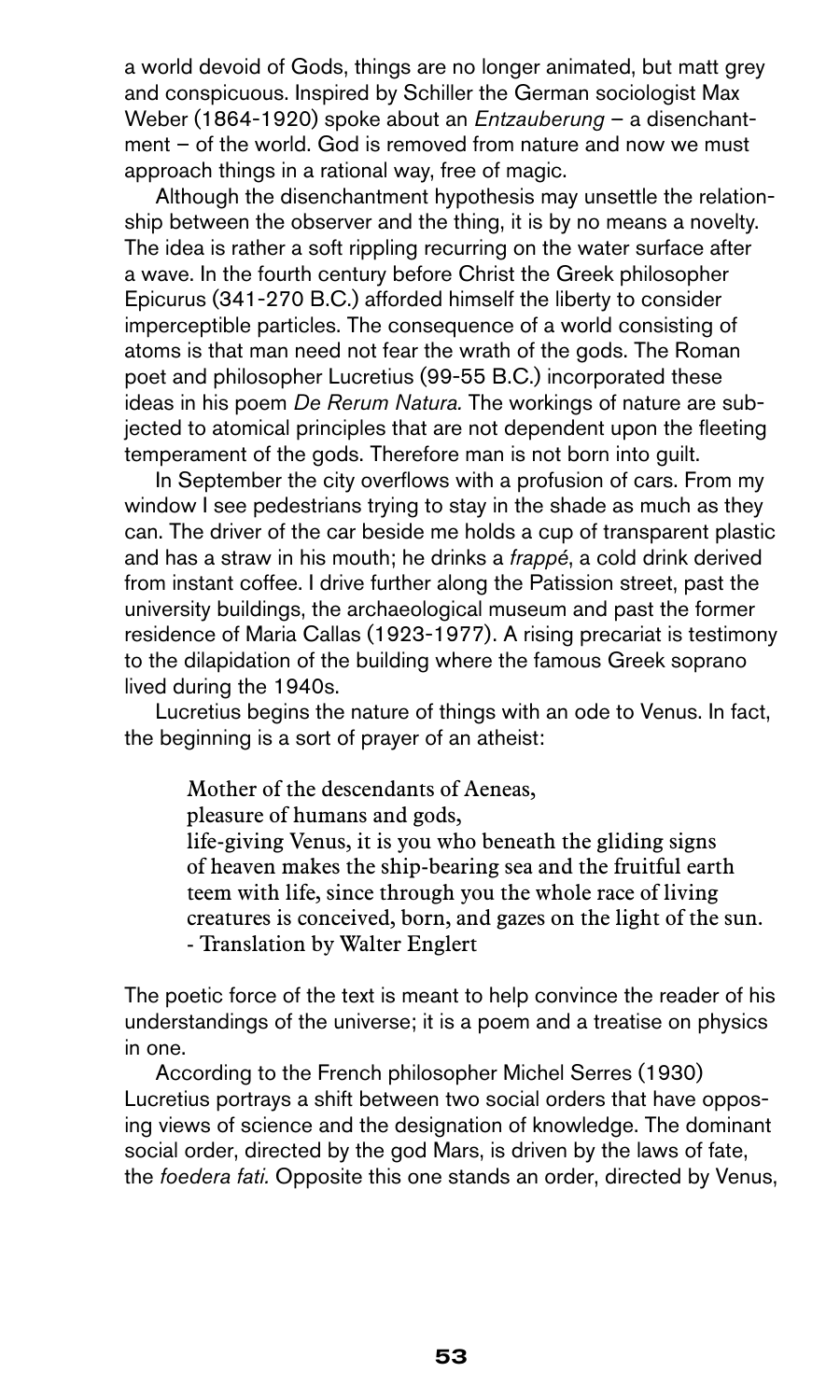which is driven by the laws of nature, the *foedera naturae.* Lucretius proposes an approach to nature that departs from a strictly deterministic form of science. The *foedera naturae* is an alternative for the dominant social order of violence, of identity, and repetition, of the *foedera fati,* the blood contract. We are connected to nature, but not subjected to her rigid laws. Venus may in a manner of speaking break through Mars's chain of violence.

In the garden of my house stands a lemon tree. Within a few months of living here all the lemons disappeared. A portion ended up in salads, another portion in the fish, and a last batch was used to prepare Tom Collins' cocktails. The temptation to pluck lemons from one's own garden proved irresistible. I have not seen the lemons return and buy them again in net bags in the supermarket. Can I conjure up an image of the interior workings of a lemon? Can I describe the fruit? Every fruit that I consume has been qualified and quantified ad nauseam according to the laws of science, according to the principle of *foedera fati,* according to the logic of Mars. I know. I already know. All fruits rot, all fruits are rotten.

Throughout a large part of history, atomism was an unfavourable world-view. Dante (1265-1321) reserved a special place in the inferno for Epicurus and his followers. The Italian poet, an Aristotelian, adheres to the logic of the *foedera fati* and qualifies and quantifies the earthly sins. He extends the blood contract if you will until after death. Few philosophers met with a worse fate than the atomist who, in contrast to Christian morality, denies the immortality of the soul. He is cast into the sixth ring of hell together with his followers where they are trapped inside open, burning graves. A punishment as befits those who let the soul die along with the body – *che l'anima col corpo morta fanno*.

The Spanish writer and curator of the public program of documenta 14 Paul B. Preciado (1970), writes about how we live in an age of power regimes and baroque juxtapositions of technologies. In his essay *Baroque technopatriarchy: reproduction,* he asserts that in the current paradigm we don't deal with neat, flat layers of historical phases, but with a dazzling complexity of topographies of connecting and short-circuiting forces. It is as if Mars still governs while deploying new technologies of power without any kind of intent or purpose. As if the things are subject to a gigantic stream of contradictory forces, a sort of *foedera fati* on steroids.

The second time in a row the little window beside the left rear door of my car is smashed. It was parked against the flanks of the Lycabettus hill. Fine shards of glass glitter on the pavement. A violent infringement against the unity of the car. The remains of the glass surface effect the indivisibility of the car like a gaping wound. My car

is no longer the same thing until I have the window replaced.

From the top of Lycabettus hill I look over Athens. The *polykatoikia*  extend from the mountains unto the sea. Stack after stack of concrete plates house numerous hybrid-bourgeois identities. In between these constructions lies the Acropolis with its main building, the Parthenon. Radical gestures and attempts at archaeology form brilliant sediments around the surface area. These sediments reflect layers of the past. So do the unlimited amounts of concrete shafts of the *polykatoikia*  reflect the Doric pillars of the Parthenon. A former temple, dedicated to Pallas Athena, rotting away above the city.

> Vincent Verhoef studied art history at the University of Amsterdam and Beeld en Taal (Image and Language) at the Gerrit Rietveld Academy. After a working period at the Jan van Eyck Academy he lived in Athens until the end of 2017.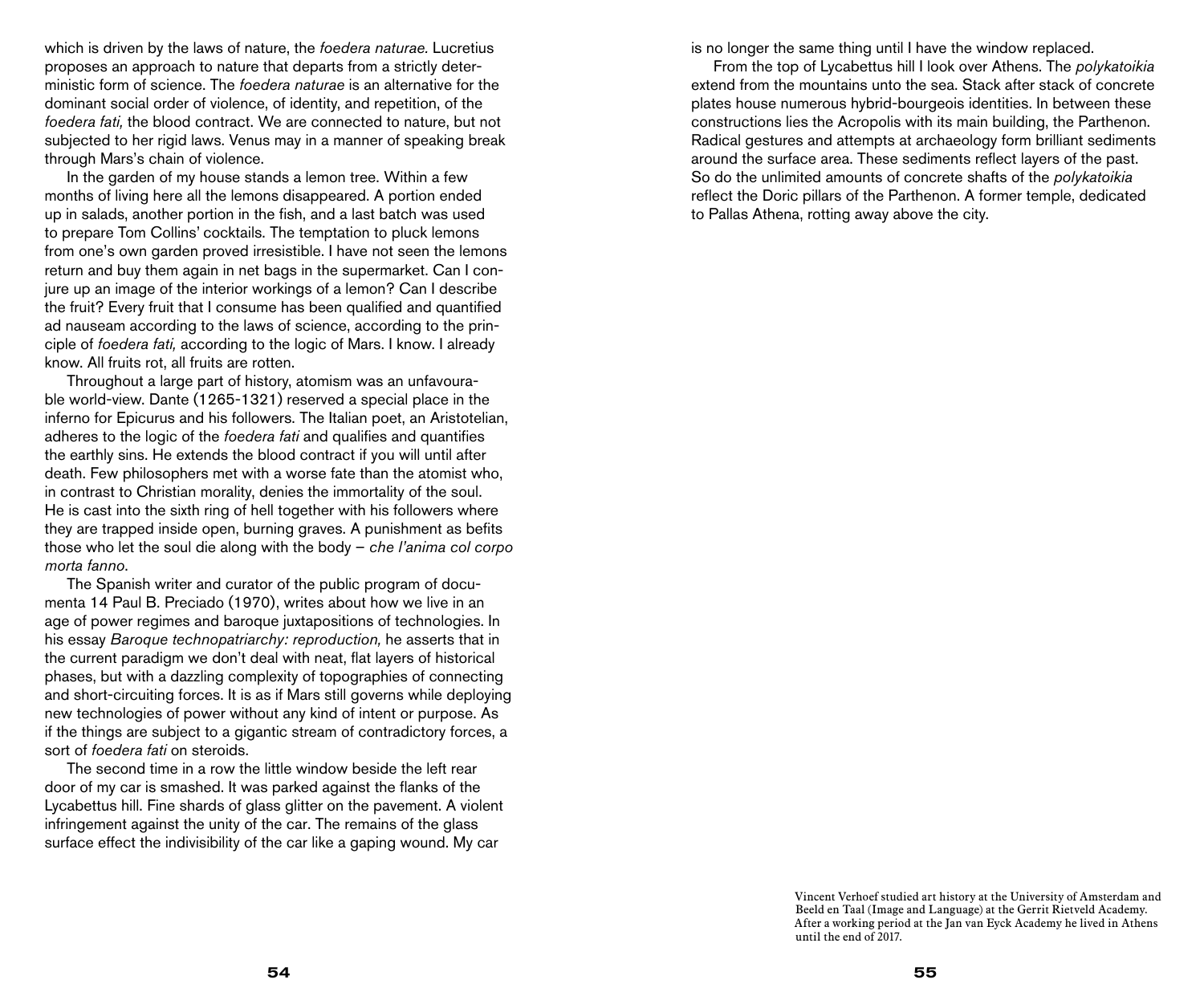## Voortdurend takelt ieder ding af 6Vincent Verhoef

Twee jaar woon ik nu in Athene. In de bekerhouder van mijn auto zit een papieren koffiebeker met daarop een afbeelding van het Parthenon. De aantrekkingskracht van het mythische verleden van de stad neemt met evenredige snelheid af als de kortstondige verlokkingen van haar betonnen moderniteit. De *polykatoikia*, appartementsgebouwen van gewapend beton, domineren het straatbeeld en laten slechts ruimte over voor smalle stroken asfalt en verraderlijke stoepen. *Polykatoikia* betekent letterlijk: meerdere woningen. Een mediterrane moderniteit. Het licht gaat op groen, ik geef gas en probeer de gaten in het wegdek te vermijden. De straten zijn stoffig, mijn beeldspraak is stoffig en ik heb net de achterbanden van mijn auto moeten vervangen.

Mijn appartement bevindt zich op de begane grond van zo'n *polykatoikia.* Er is een schaduwrijke tuin waar muggen vaak en venijnig hun territorium bewaken. In de woonkamer hoor ik een paar keer per uur de koelkast luidruchtig aanslaan. Ongetwijfeld produceert het apparaat nu een stuk meer geluid dan vlak nadat hij was aangeschaft. Ik zie dat het rubber van de deur zowel onder als boven is ingescheurd waardoor hij niet meer goed sluit en er warmte naar binnen lekt. Ook zie ik aan de zijkant van de koelkast, traag maar gedecideerd, een roestplek groter worden. Kortom, mijn koelkast is voortdurend bezig met zijn eigen aftakeling. Voor de inhoud ervan geldt hetzelfde. Bederfelijke etenswaren wachten geduldig af tot zij worden geconsumeerd of tot zij worden weggegooid omdat hun houdbaarheid is verstreken. Ook het vlees in het vriesgedeelte verkeert immer in staat van ontbinding. Kan ik mij de innerlijke werking van een koelkast voorstellen?

De dingen om mij heen worden minder waard, zij worden lichter door slijtage, zij beschadigen en gaan kapot. Voortdurend takelt ieder ding af. Het gaat hier niet om enkel een fysieke en praktische aftakeling, nee, ook de precisie van hun betekenissen slijt af. De innerlijke werkingen van de dingen kunnen mij niet langer verbazen of ontroeren: de ontbranding in de motor van mijn auto, de heimelijke berekeningen van mijn computer, het aan- en afslaan van mijn koelkast. Misschien zie ik als waarnemer het ding zelf nauwelijks meer. Misschien ligt het ding bedolven onder een opeenstapeling van betekenissen en geschiedenissen.

In augustus brandt een nietsontziende zon boven een uitgestorven Athene. Er ontbreekt iets aan het beeld van de stad en meteen besef ik me wat het is. De verkeersstromen zijn opgedroogd. Alsof ook dit het gevolg is van een stompzinnige zon. Het merendeel van de bevolking is onderhand over een legioen eilanden uitgespreid. Ik ben nog steeds in de stad en eet er mijn salades. Opnieuw worden ze op dezelfde manier bereid. Opnieuw eet ik mijn *xoriatiki* met hetzelfde bestek terwijl boven de betonnen bebouwing dezelfde zon in dezelfde baan ten onder gaat. Na telkens weer met dezelfde beelden te worden geconfronteerd laat mijn blik het afweten. In zijn gedicht *Die Götter Griechenlandes* schrijft de Duitse schrijver Friedrich Schiller (1759-1805) over de verdwijning van een majesteitelijke, Griekse zon: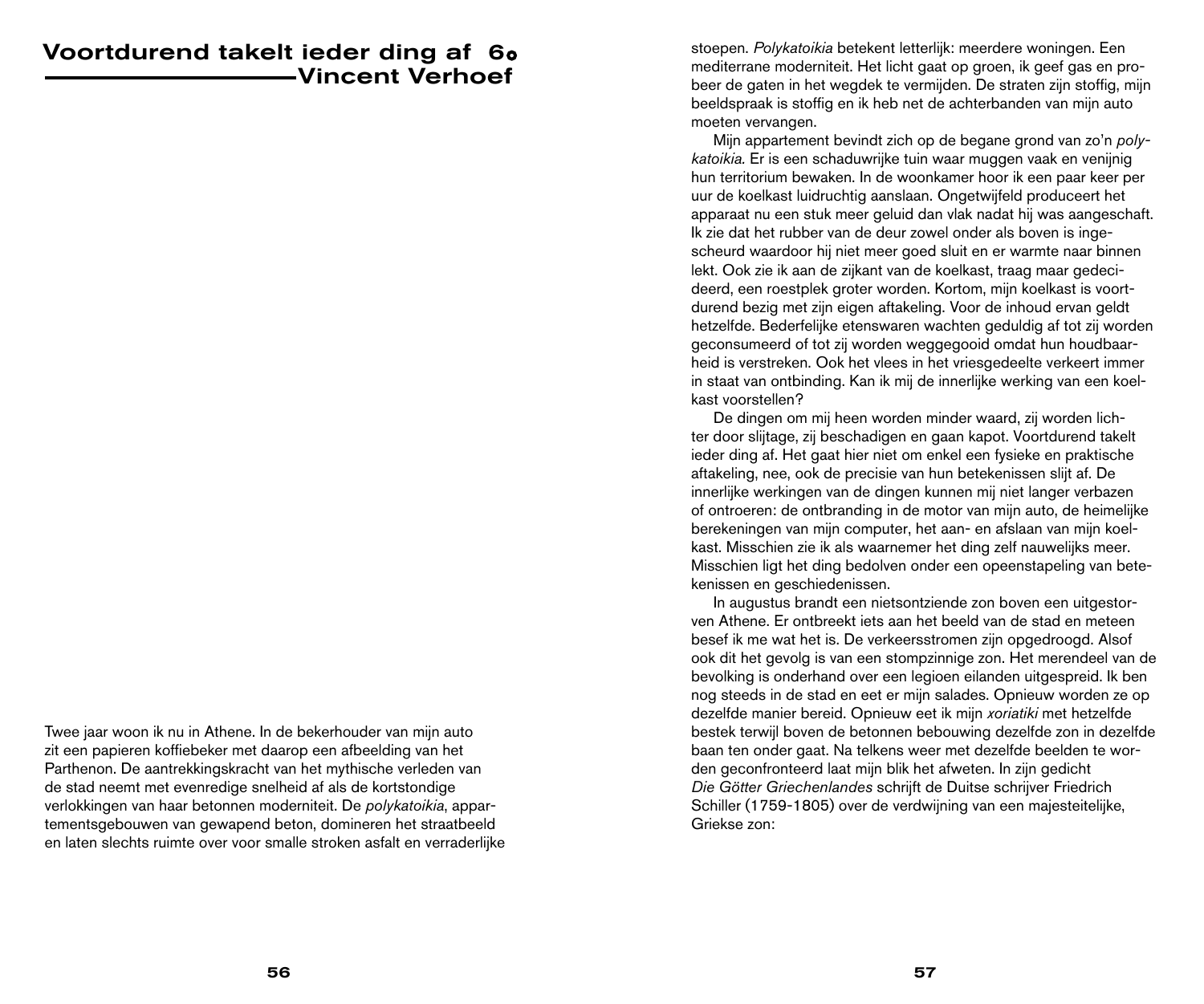Wo jetzt nur, wie unsre Weisen sagen, Seelenlos ein Feuerball sich dreht Lenkte damals seinen gold'nen Wagen Helios in stiller Majestät.

En zo boet de zon aan kracht in. Wat eerst een bezielde hogere macht was, is nu een zielloze bal vuur. In een *entgotterte* wereld, een van de goden ontdane wereld, zijn de dingen niet langer bezield maar mat grijs en mysterieloos. Geïnspireerd door Schiller sprak de Duitse socioloog Max Weber (1864-1920) over een *Entzauberung* - een onttovering - van de wereld. God is uit de natuur gehaald en we moeten de dingen op een rationele manier en vrij van magie benaderen.

Hoewel de hypothese van onttovering de waarnemer en het ding wellicht kan verontrusten, is zij geen noviteit. Het idee is eerder een zachte, terugkerende rimpeling van een concentrische golfbeweging. Al in de vierde eeuw voor Christus kende de Griekse filosoof Epicurus (341-270 v. Chr.) zich de vrijheid toe om het bestaan van niet waarneembare deeltjes te veronderstellen. De consequentie van een uit atomen opgebouwde wereld is dat de mens niet bang hoeft te zijn voor de toorn van de goden. De Romeinse dichter en filosoof Lucretius (99-55 v. Chr.) verwerkte deze ideeën in zijn dichtwerk *De Rerum Natura*. De werkingen van de natuur zijn onderhevig aan atomaire principes die niet afhankelijk zijn van het wel en wee van de goden. De mens is dan ook niet in schuld geboren.

In september wordt de stad opnieuw overspoeld door zeeën van auto's. Vanuit mijn auto zie ik hoe voetgangers proberen om zoveel mogelijk in de schaduw te lopen. De bestuurder van de auto naast mij houdt een beker van transparant plastic vast en heeft een rietje in zijn mond, hij drinkt een *frappé*, een koud drankje op basis van oploskoffie. Ik rij verder over de Patissionstraat, langs de universiteitsgebouwen, langs het archeologisch museum en langs de voormalige woning van Maria Callas (1923-1977). Een groeiend precariaat is getuige van de verkrotting van het gebouw waar de beroemde Griekse sopraan tijdens de jaren veertig van de twintigste eeuw woonde.

Lucretius opent de natuur der dingen met een hymne aan Venus. Eigenlijk is het begin een soort gebed van een atheïst:

Moeder van Rome, lieveling van mensen en goden, zegenrijke Venus, die onder de komende en gaande sterren de schependragende zee en de vruchtbare aarde bevolkt omdat door jouw kracht al het leven tot stand komt en zich opricht om het zonlicht in te drinken.

- Vertaling van Marguerite Prakke

De poëtische kracht van de tekst moet helpen de lezer te overtuigen van zijn veronderstellingen over het universum; het is een dichtwerk en een traktaat over fysica ineen.

Volgens de Franse filosoof Michel Serres (1930) stelt Lucretius een verandering voor tussen twee sociale ordes die twee verschillende manieren van wetenschap en kennis aanduiden. De dominante sociale orde, geregeerd door de god Mars, wordt gestuurd door de wetten van het lot, de *foedera fati*. Hiertegenover staat een orde, geregeerd door Venus, die wordt gestuurd door de wetten van de natuur, de *foedera naturae*. Lucretius stelt een omgang met de natuur voor die afwijkt van een strikt deterministische vorm van wetenschap. De *foedera naturae* is een alternatief voor de dominante sociale orde van geweld, van identiteit en van herhaling, van *foedera fati,*  van contracten in bloed. We zijn wel verbonden met de natuur, maar niet onderworpen aan haar rigide wetten. Venus kan zogezegd de geweldsketen van Mars doorbreken.

In de tuin van mijn huis staat een citroenboom. Binnen enkele maand nadat ik er kwam te wonen waren alle citroenen verdwenen. Een gedeelte was terechtgekomen in salades, een gedeelte bij de vis en een laatste gedeelte was gebruikt voor de bereiding van Tom Collins cocktails. De verleiding citroenen uit eigen tuin te plukken was moeilijk te weerstaan. Ik heb ze niet zien terugkeren en koop ze weer in netjes in de supermarkt. Kan ik mij de innerlijke werking van een citroen voorstellen? Kan ik de vrucht omschrijven? Elke vrucht die ik consumeer is tot in den treure gekwantificeerd en gekwalificeerd volgens de wetten van de wetenschap, volgens het principe van *foedera fati*, volgens de logica van Mars. Ik weet het wel, Ik weet het al. Alle vruchten rotten, alle vruchten zijn verrot.

Tijdens een groot deel van de geschiedenis was het atomisme een niet erg geliefd wereldbeeld. Dante (1265-1321) had voor Epicurus en zijn volgelingen een speciaal plekje in het inferno gereserveerd. Als Aristoteliaan volgt de Italiaanse dichter de logica van de *foedera fati*  en kwalificeert en kwantificeert hij de aardse zonden. Hij verlengt het bloeadcontract als het ware tot na de dood. Weinig filosofen treffen het zo slecht als de atomist die, in tegenstelling tot de heersende christelijke moraal, de onsterfelijkheid van de ziel ontkent. In de zesde omloop van de hel zit hij met zijn volgelingen opgesloten in open, brandende graven. Dit is een gepaste straf voor degenen die met het lichaam ook de ziel doen sterven - *che l'anima col corpo morta fanno*.

De Spaanse schrijver en curator van het publieke programma van documenta 14 Paul B. Preciado (1970), schreef onlangs dat we leven in een tijd van machtsregimes en van barokke juxtaposities van technologieën. In het essay *Baroque technopatriarchy: reproduction*  betoogt hij dat we in het huidige strijdtoneel niet te maken hebben